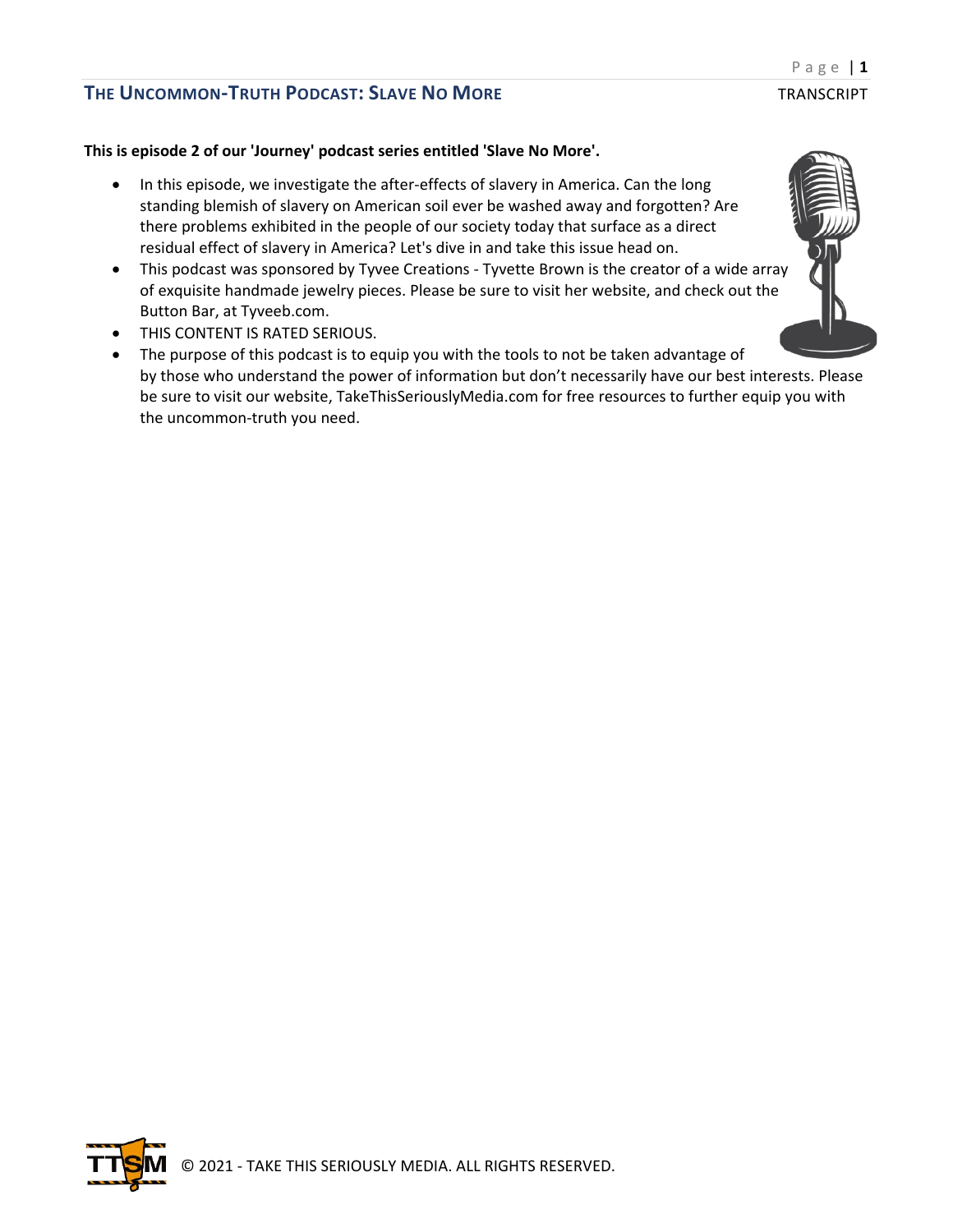### **American Slavery is a distant memory.**

- Since the Emancipation Proclamation of 1863, slavery in the United States has been banned.
- In fact, slavery is a taboo subject, especially in today's racially and politically charged climate.
- The so-called 'slave masters' of the south from the  $17<sup>th</sup>$ ,  $18<sup>th</sup>$ , and  $19<sup>th</sup>$  centuries are generally held as deplorable and despicable; and it's inconceivable that men owning other men as property was common place way back when.
- However, even though the average citizen shuns the idea of slavery, this is by no means a pass for the fact that it happened.
- Shunning the idea of slavery today is still marred by the reality that it was a long standing practice in US history.
- Slavery is the one blemish on our countries record that cannot be explained away.
- In our education system, we are encouraged from youth to commemorate the fact that valiant men had the fortitude to escape bondage from Europe and pursue freedom, forming their own collective 'more perfect' union by framing the country of the 'new world'.
- We are encouraged to take pride in the beloved parchment called The Constitution of the United States of America written by those same valiant men; and esteem this country as being founded on the principles of freedom and bravery.
- However, this cannot help but be met with the reality that those same brave and valiant free men had oppressed others themselves.
- We have to swallow the ugly truth that in fighting to escape oppression from bondage, those same men freely and without apology benefitted from oppressing others through slavery.
- It's a little-known fact that the 'Star Spangled Banner' itself concedes, rather than opposes slavery.
- Within its 3<sup>rd</sup> stanza, our beloved National Anthem literally admits openly that the cost of war mandated the shed blood of the slaves of this country so that its free men could lift up that 'star spangled banner' in victory and enjoy their freedom in the land of the free and the home of the brave.
- Think about that.
- Every time you experience listening to the depth of expression and passion from the singers of that song moments before a game of the NBA playoffs or of the NFL season, where the performers who contribute the most in terms of game entertainment are predominantly descendants of slaves, you now have the burden of knowing that it's on their backs that free men get to be entertained; enjoying the benefits of their freedom through sports entertainment.
- Our nation's President's high profile chastisement of Kaepernick's 'taking a knee' during the singing of that song; a song that would concede slavery, is even more glaring.
- The unfortunate truth is, mental conditioning in terms of behavioral norms is interwoven into American society; especially in the mainstream; promoting and perpetuating slave-mindedness in individuals.
- So, although slavery does not actually exist today in America, one could make the argument that has resurfaced in a different form.
- If you're new to this podcast, I encourage you to listen to "4 Brown Pennies"; which is the first episode and introduction into this podcast series; affectionately entitled "Journey".
- "4 Brown Pennies" identifies systems that are in place and in full effect as we speak to actively motivate the mental subjugation of one particular group of people within the country.
- Slavery as a direct practice has been replaced with the equally effective indirect practice of producing slave-minded individuals.
- My friends, slave mentality real. It is not an apparition. It is not just a cliché or buzz word.
- God created all things… but the only thing God never created in life is coincidence.



© 2021 - TAKE THIS SERIOUSLY MEDIA. ALL RIGHTS RESERVED.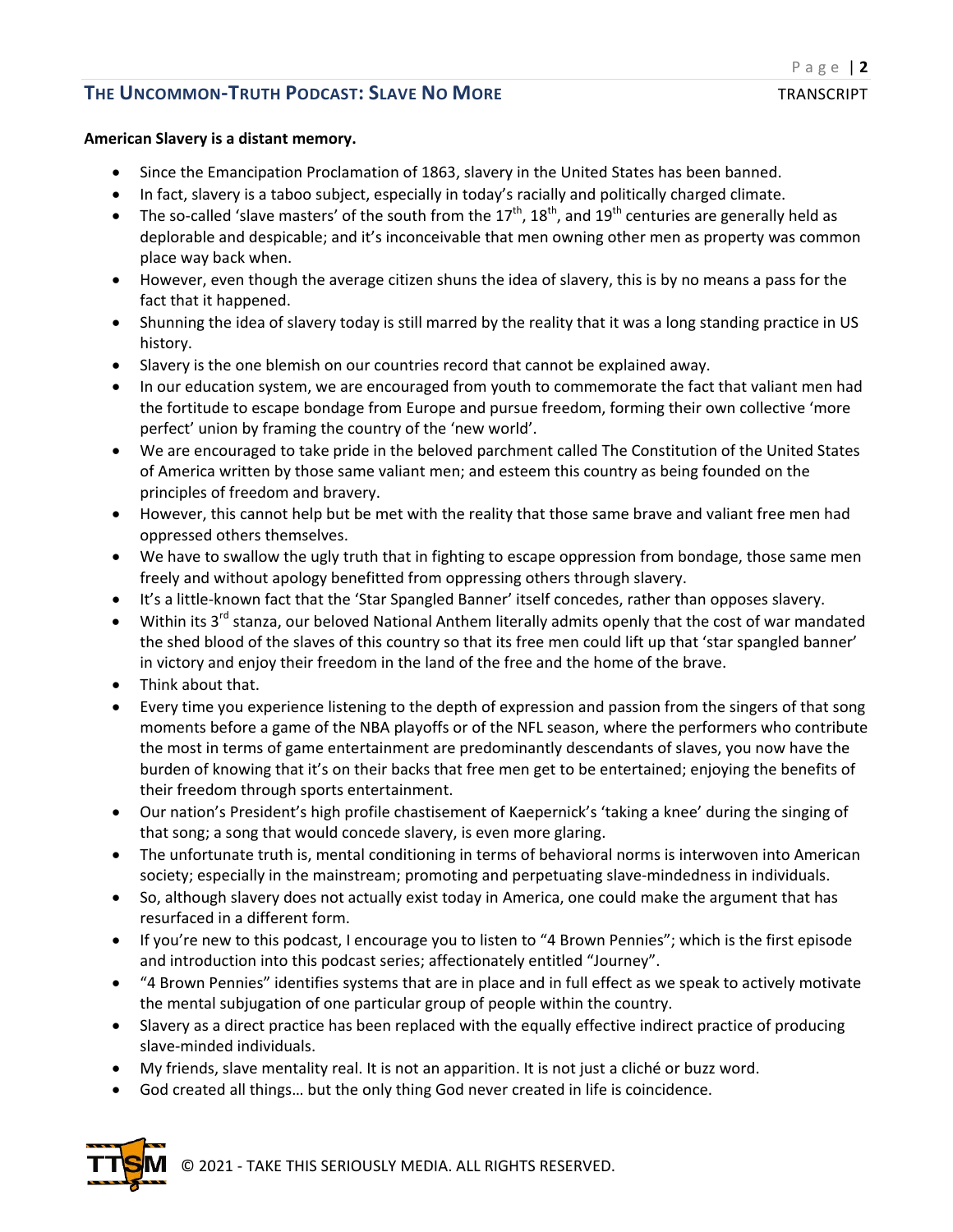#### Page | **3**

## **THE UNCOMMON-TRUTH PODCAST: SLAVE NO MORE** TRANSCRIPT

- It is not a coincidence that slave mentality exists in a large percentage of the population.
- So if perhaps have pictured already someone in your mind who exhibits traits of slave mentality, please keep that in mind.

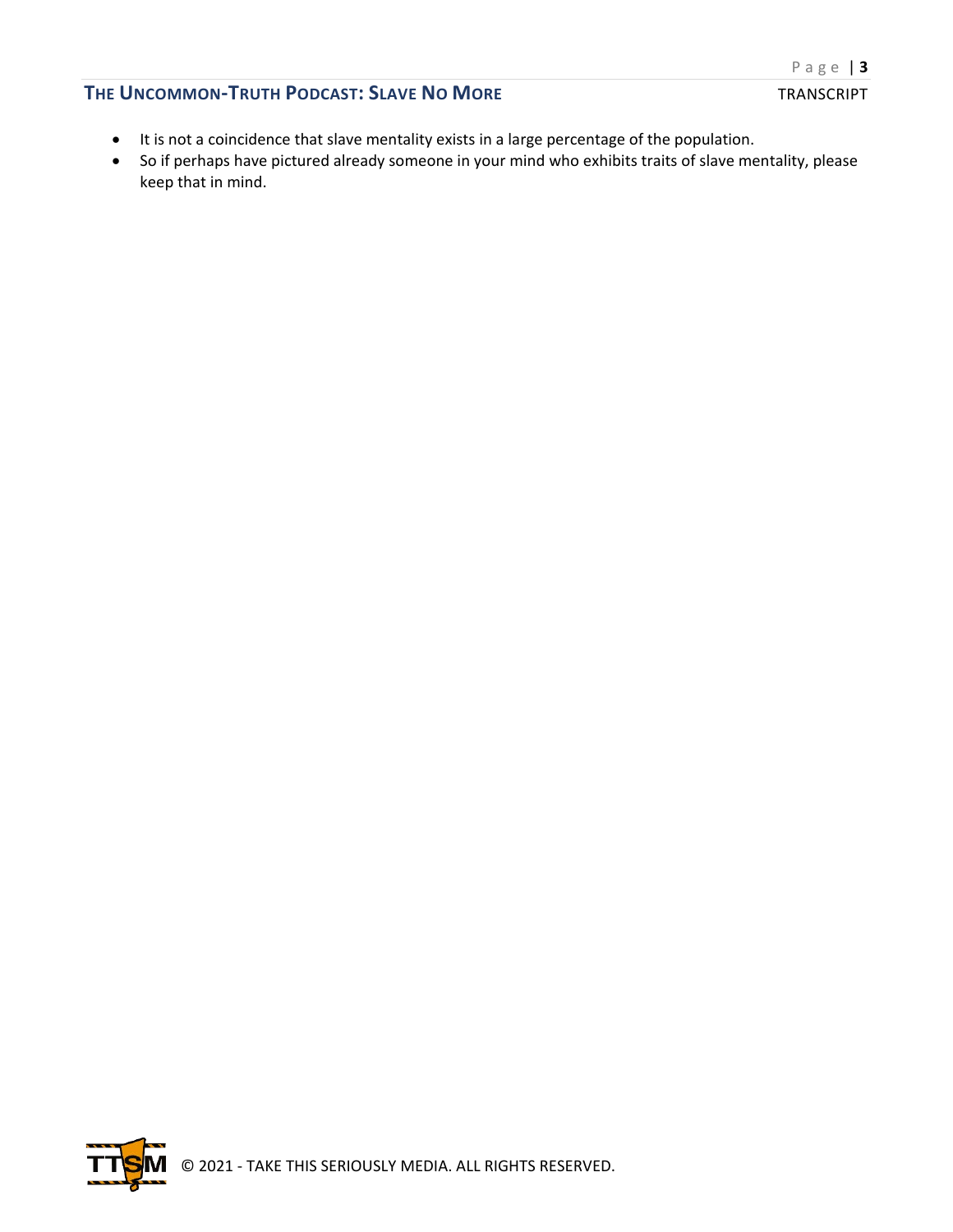### **What exactly is slave mentality?**

- Slave mentality, or as I call it, 'slave master syndrome' may be a difficult concept to fully grasp and define.
- Perhaps the best way to define it is to reverse-engineer the term 'slave mentality'.
- So let's look at the mentality of actual slaves.
- There are three basic subject matters that distinguish slaves from other individuals... which are rights and privileges, wealth, and purpose.
- Number 1: Let's look at the rights and privileges of the slave.
- Slaves had no rights; nor did they have any privileges; except those privileges granted to them by their illustrious slave master; who perhaps used privileges as a means to keep their slaves pacified and docile.
- Because slaves were considered to be the slave master's property, they had just as much claim to rights and privileges as a pet dog has claim to rights and privileges.
- Accordingly, there were no laws granting slaves the right to appear before a judge and be afforded a hearing for the pursuit of justice on their behalf.
- Therefore, there was no expectation that slaves should receive any fair treatment by the authorities in the criminal justice system.
- So we can use this trait to help us gauge what slave mentality actually is.
- If an individual has slave mentality, he or she is probably going to show a deficiency in his or her own sense of self-worth; that is, the feeling of being worthy of inherent rights and privileges as a human being.
- The person with low self-worth has no reason to even entertain the idea that he or she can contribute anything to society.
- In fact, he or she is likely to embrace victim mentality, or fall into depression and self-destructive behaviors, or perhaps isolate themselves from others entirely.
- It's the slave who seems to always have their 'hand out'; and can never seem to pay forward what others have paid to them in terms of benevolence.
- It's the slave who, despite numerous efforts by loved ones to motivate change and inspire breakthrough, continue to spiral deeper and deeper into destructive habits.
- It's the slave who cuts himself or herself off from others, feeling as though proximity alone can cause them to have a negative effect on their loved ones.
- By now, you have probably thought of someone exhibiting these traits.
- But let me challenge with this: Ask yourself whether or not it is the first inclination of an average middle-class citizen is to shun, criticize, and even scold the homeless for bringing it upon themselves; especially those exhibiting behaviors like alcoholism or substance abuse?
- Ask yourself if it is a fact that our criminal justice system is geared more towards hardening and deepening destructive mindsets in individuals rather than rehabilitating them.
- Ask yourself if it is a fact that our society through media pushes the image of the perfect physique and perfect health; while at the same time making the availability of healthy and wholesome foods exorbitantly; even prohibitably more expensive than comparable unhealthy, unwholesome foods.
- Do double standards in our society tend to reinforce low self-worth in individuals?
- Do you have the capacity to empathize with people exhibiting slave mentality through low self-worth?
- Do you believe there's more to slave mentality manifesting itself in individuals than mere happenstance?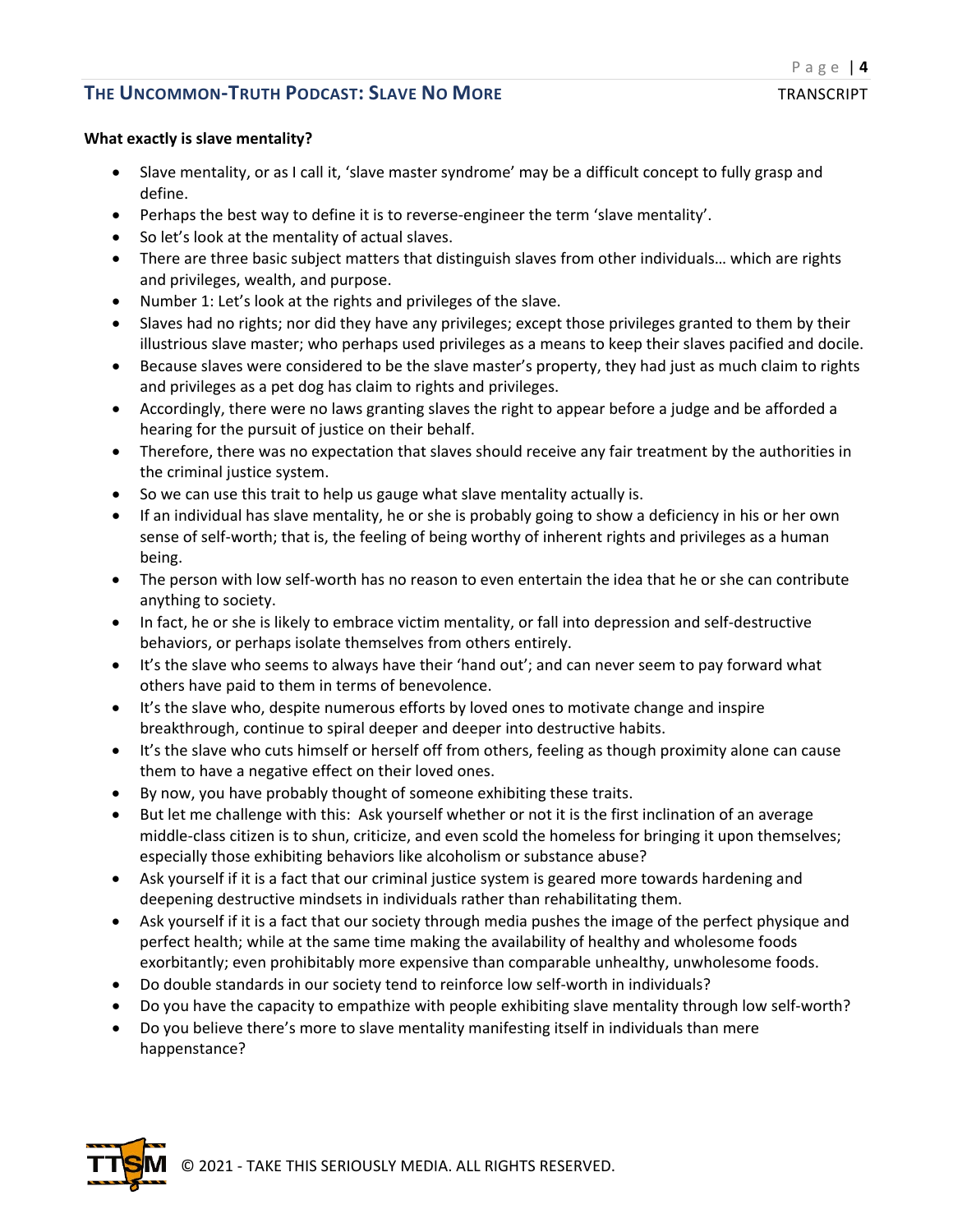### **Number 2: Now let's consider the wealth of a slave.**

- Obviously slaves had no wealth. All the wealth in the environment of a slave was owned solely by the slave master.
- And since the master owned the slave, then rationally the master owned all the labor of the slave; and subsequently any revenue or proceeds resulting from that labor.
- It was just as if the master had performed all the labor of the slave himself.
- So, to the slave, wealth is off limits.
- His lot in life is labor, not the attainment of wealth.
- So using this trait, we can gauge that an individual with slave mentality functions in life devoid of any sense of wealth.
- He or she believes in the ideology that there are 'haves', and there are 'have nots'; and unfortunately he or she ended up on the wrong end of that equation.
- It's difficult to impossible for a person with slave mentality to grasp the perspective that the practice of establishing and building one's own wealth and enrichment in life is actually a normal thing to do.
- Think about it this way.
- If I drew a stick-figure on a piece of paper, and that stick-figure came to life, then I would be its master.
- That stick-figure's entire life's existence is the piece of paper that I provided for it.
- The point is, the slave master provides room, board, materials, and everything that the slave needs to be a slave.
- The slave has his lot in life provided by the master, and he needs to look no further.
- Similarly, a person with slave master syndrome has grown comfortable with the little he or she has, and is not interested in venturing beyond that comfort zone.
- Anything beyond what's familiar to them is firmly seated in the realm of the unknown and therefore off limits.
- It's probably not difficult to picture someone in mind stuck under the duress of a dead-end job, or stuck living in run-down, dilapidated housing; with neither the motivation nor interest to obtain anything else.
- It's probably not difficult to think of someone living on the streets who you've detected has the real potential to do more with their life than beg for a living.
- But let me challenge you with this: Ask yourself if there are any social-economic barriers that constrain entire communities of people to live in life-long poverty and substandard living.
- Ask yourself if the minimum wage is set to be enough to be sufficient for one's basic needs (food, shelter, and security), or is it rather just enough to keep people in poverty.
- Ask yourself if the programs paid for by our taxpayer dollars actively seek out the homeless and follow through in transforming them into contributing citizens of society.
- Do you believe there's more to slave mentality manifesting itself in individuals than mere happenstance?

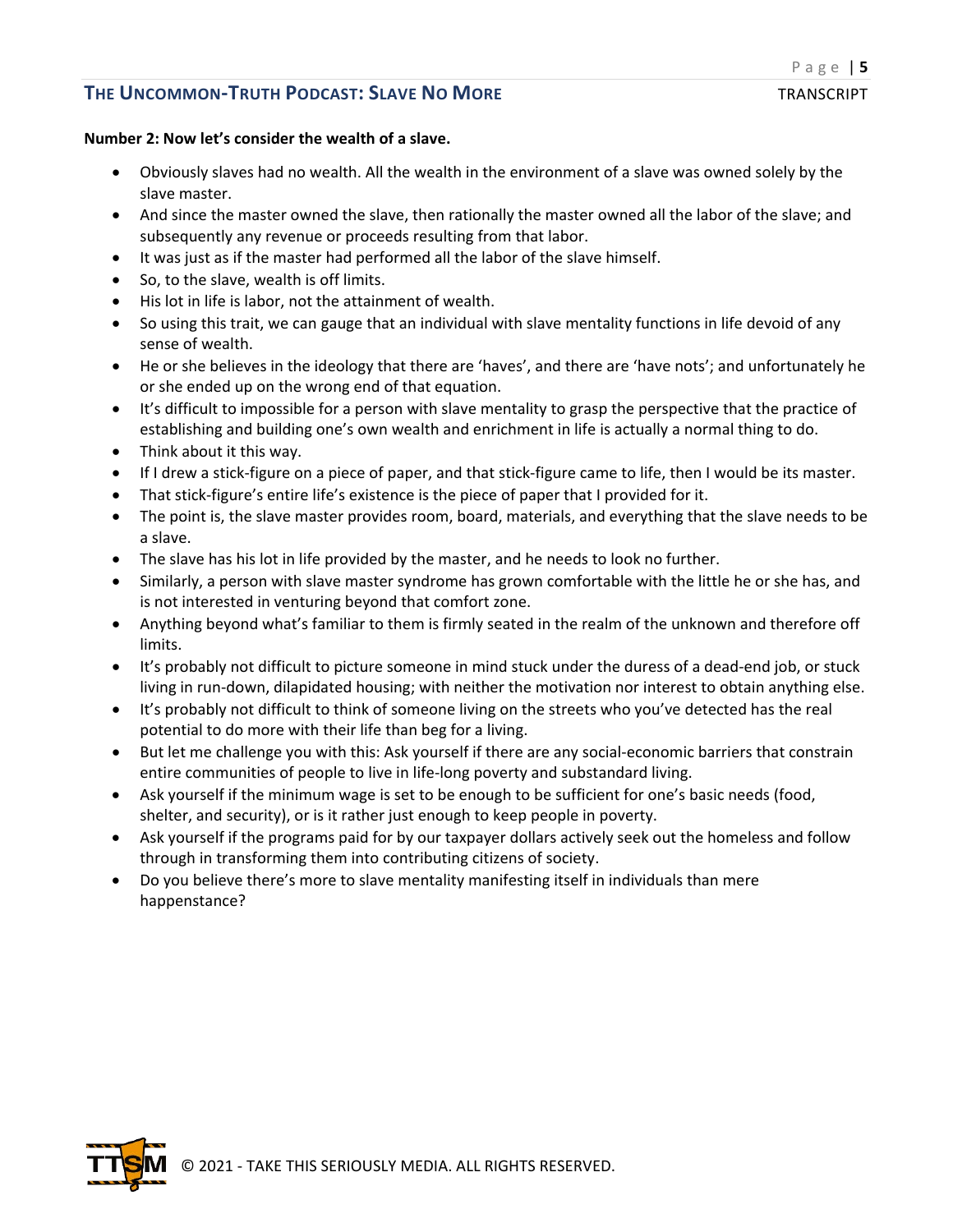### **And number 3: Let's consider purpose with regard to a slave.**

- It is a fact that purpose emerges from identity.
- For example, a hammer's purpose is identified by its identifying traits.
- A hammer is better suited for banging nails, rather than serving as a paper weight or wall ornament.
- However, it's possible for a hammer go through its entire existence without ever banging a single nail at all.
- That is, it's possible for a hammer to settle for being unfulfilled in its existence as a hammer.
- So an ugly truth behind a person's slavery is the loss of their identity; which translates to the mandated elimination of anything that serves as distinctively identifying what their God-given purpose is.
- Remember, slaves are the property of their slave masters.
- Accordingly, their original names were removed and replaced with the surname of the master.
- So any sense of uniqueness characterized by distinctive traits of identity is cast aside.
- Any purpose that those unique and distinctive traits are supposed to fulfill is left abandoned.
- Slaves adopt the identity of their slave masters, and end up fulfilling their slave master's desired purpose opposed to their own.
- But here's the thing… the slave is happiest when his master is happy.
- The slave feels fulfilled when his master's desired purpose is achieved rather than having any sense of what his own purpose is; much less fulfilling it.
- So it follows that an individual with slave master syndrome has no distinctiveness in identity.
- They have become just another cog in the machine of the slave master.
- Their identity more than likely comes from their job, or what they do in someone else's organization.
- It's their job that gives them significance and credibility rather than their God-given purpose.
- Does anyone come to mind who has the real potential for distinction but is totally defined by their job?
- Let me challenge you with this: Ask yourself if it is a coincidence that our education system is geared towards creating employees rather than business owners.
- Ask yourself if it is a coincidence that our society gives the best monetary rewards to those who excel the entertainment industry rather than those who actually fulfill their God-given purpose.
- Do you believe there's more to slave mentality manifesting itself in individuals than mere happenstance?

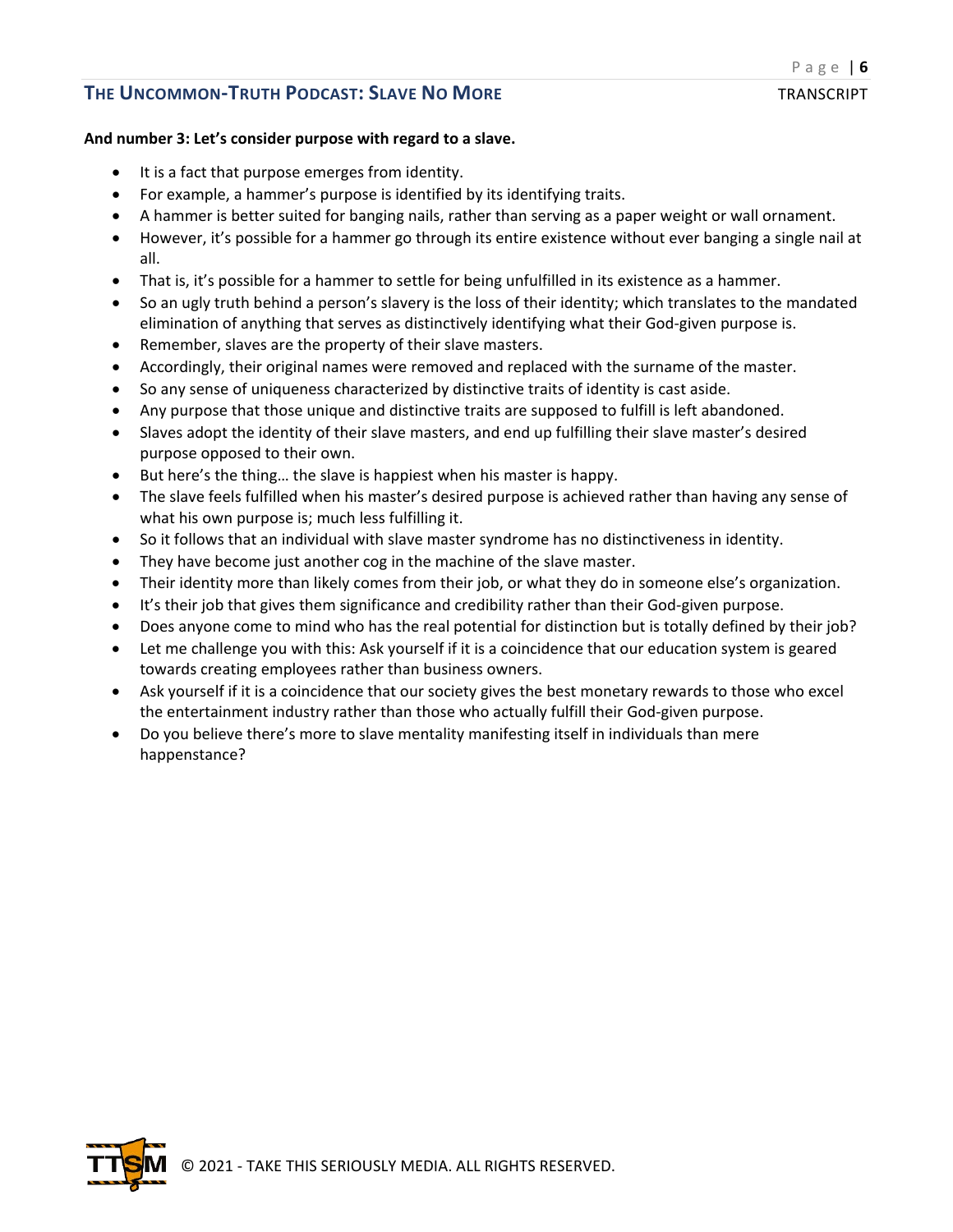#### **So what is the answer?**

- The truth is, slave mentality is a choice.
- It would be a mistake to blame slave mentality on society.
- But society does perpetuate slave mentality, making it difficult for people to come out of it.
- What's needed is a strategy to fix what's broken in our society… and the best strategy is accountability.
- Whether you've isolated yourself from society or not; whether you're allowing society to influence your behaviors or not; and whether you feel as though you can contribute to your society or not, you are indeed a part of your society; and by the same token you can't help the fact that you contribute to it one way or the other.
- Your presence is fundamental to its very existence to begin with, so your role of accountability in society is also fundamental.
- Think about accountability this way.
- An employee of a company expects a paycheck every pay period.
- So it would be in the best interest of the employee to contribute as best he can into the company's wellbeing.
- The only way for the company to procure a paycheck for that employee is to make sure their monetary account (i.e. accounts payable) is in the positive.
- This is what it means for an employee to maintain accountability… help the overall company to maintain a positive account balance.
- From the perspective of functioning in society, only when we are accountable to our society should we expect to benefit from it.
- It may not be difficult to find slave mentality traits in others, but now it's time to look in the mirror.
- Can you perhaps identify any personality traits in yourself that possibly stem from slave mentality?
- Do you feel free to pursue the fulfillment of your purpose, or do you see your purpose only as fulfilling others aspirations?
- Does your purpose define you, or does your employer's job define you?
- Do you believe there is wealth and enrichment designated for you to take part in within the wealth ecosystem, or do you believe your only chance for wealth is hitting the lottery?
- Do you believe you are entitled to the same privileges and rights others are entitled to, or are you stuck in the rut and duress of low self-esteem and self-worth; self-medicating it with substance abuse and destructive behaviors?
- Remember, a slave has no sense of accountability because he doesn't count in society.
- To a slave master, a slave is as expendable as a pawn on a chess board is expendable; and people with slave master syndrome see themselves the same way.
- But God created you to command real value.
- Take that value seriously by maintaining accountability to your society and being an effective contributor to it.
- And after you are strengthened, strength your brother.
- I'll close this podcast episode with a call to action: The following is a reading of a piece written by Marianne Williamson:
- "Our deepest fear is not that we are inadequate. Our deepest fear is that we are powerful beyond measure. It is our light, not darkness that frightens us. We ask ourselves who am I to be brilliant, gorgeous, talented, and fabulous? Actually, who are you not to be? You are a child of God. Your playing small doesn't serve the world. There's nothing enlightened about shrinking so that other people won't feel insecure about you. We are born to make manifest the glory of God that is within us. It's not just in